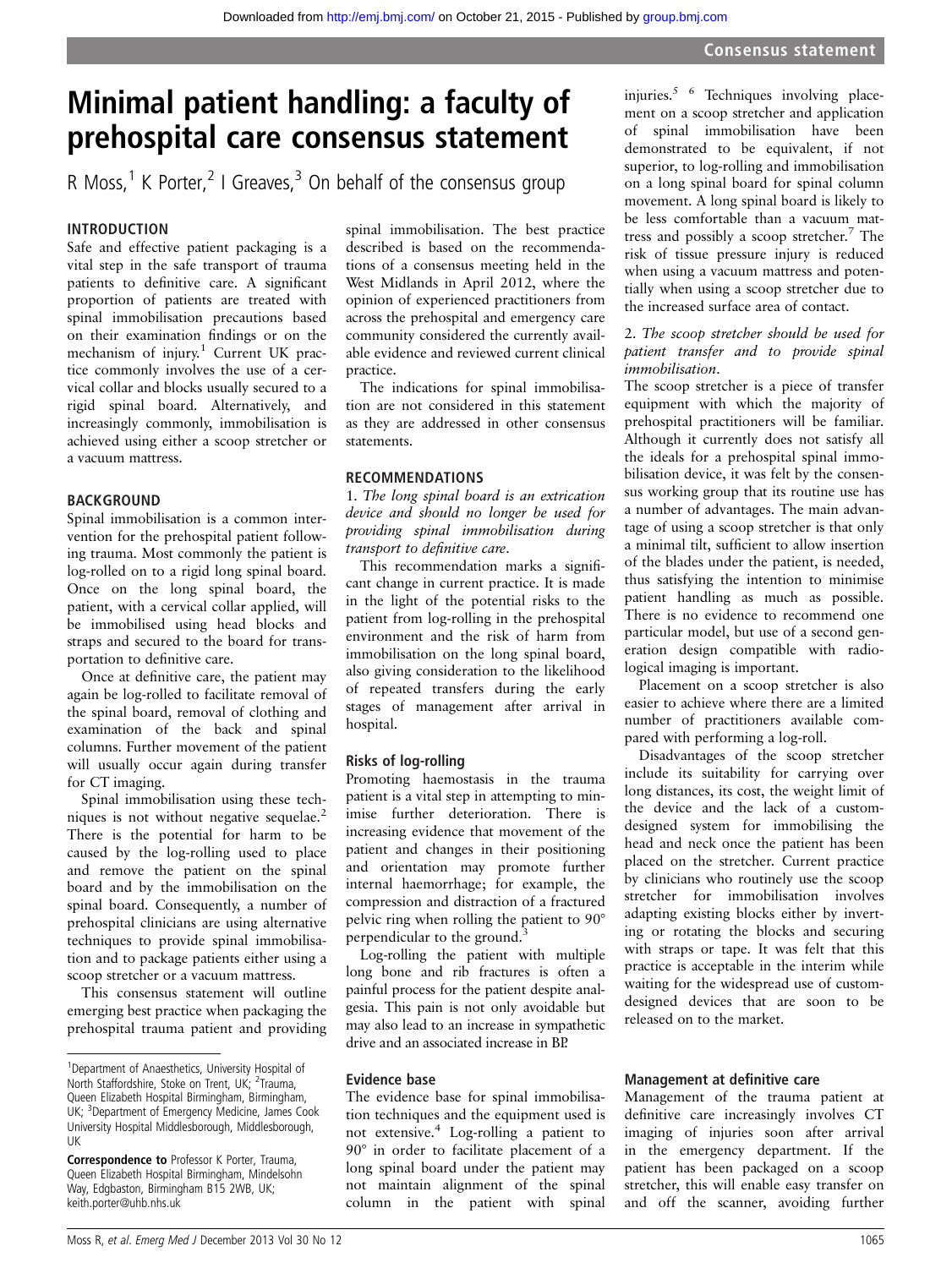#### Consensus statement

potentially detrimental changes in patient positioning.

# 3. Patients should be managed according to a package of minimal handling considerations

In order to promote haemostasis, and with the aim of avoiding any unnecessary movement that may interfere with this goal, patients should be managed with a number of minimal handling considerations. The principle of a single movement early on in the patient's care should be adopted with the intention of restoring the patient to the anatomical position. Due consideration should be given to adequate analgesia to avoid further sympathetic stimulation. A single episode of patient movement early in the timeline of the patient's care will avoid unnecessary patient movement and handling later during the patient's care, at a point where coagulation and clinical condition may have deteriorated.

Under this single movement principle, all necessary interventions and procedures should be carried out contiguously to prepare the patient for transportation to definitive care and to facilitate ongoing care in the emergency department.

After arrival in the resuscitation room, examination of the patient's back should be carried out after removal of the scoop stretcher, facilitated by a gentle (15°) tilt. Alternatively, and where appropriate, this part of the examination can be delayed until after completion of focused or 'whole-body' CT scanning.

#### 4. The patient should be immobilised on the scoop stretcher with scoop-to-skin.

It is at this stage that clothing should be removed so that the patient is immobilised 'scoop-to-skin' and all necessary pelvic splints and traction devices should have been applied. This will avoid unnecessary handling at definitive care to remove clothing. It also has the benefit of reducing localised pressure injury from clothing and its contents.

It was clearly recognised that hypothermia is an important factor in the morbidity and mortality of trauma patients. Therefore, exposure to the elements through removal of the patient's clothing must be minimised through the use of measures to prevent heat loss. This exposure to the environment must be appropriate to the weather conditions and temperate and to the patient's clinical condition.

#### Transportation to definitive care

5. When the total time immobilised on a scoop stretcher is likely to exceed 45 min,

#### consideration should be given to using a vacuum mattress.

Vacuum mattresses provide the most comfortable method of immobilising the trauma patient with the lowest incidence of pressure tissue injury. They are, however, not routinely used in many areas of the UK, are expensive and require care and maintenance to avoid device failure. The recommendation that the total duration spent on the scoop stretcher should not exceed 45 min is not based on any robust evidence; indeed, tissue pressure injury can occur after a very short time frame in some frail patients. However, this time frame was felt to be a balance between the benefits of immobilising on a vacuum mattress and the added length of on-scene time and additional patient transfers that would be needed if a vacuum mattress were used.

In recommending that the total time spent on a scoop stretcher should not exceed 45 min, it is felt that it would be advantageous to include the time when immobilisation was initiated in the patient handover and on patient documentation.

#### Special circumstances

The applicability of the Consensus Meeting's recommendations was considered for both paediatric and bariatric patients, as well as for Search and Rescue and mountain rescue clinicians. It was felt that the principles of minimal handling applied and should be the same. In some specialised circumstances, additional equipment and techniques may need to be employed while adhering to the principles stated above.

#### Impact of recommendations

It is believed that these recommendations are readily achievable and do not represent an undue financial or training burden. Consideration needs to be given at a local and network level to exchange of equipment at definitive care. In addition, there is a need to ensure that equipment remains traceable and is maintained.

#### Further research

The recommendations made in this consensus statement are based on input from a wide range of experienced clinicians. The evidence base supporting the recommendations is not extensive, but nor is the evidence base for the practice that the recommendations are intended to replace. Consequently, further research into the techniques and equipment used is needed. Areas where research is clearly

needed include identifying frequency of use of immobilisation, spinal column stability and movement with the various devices, the incidence of tissue pressure complications and heat loss and maintenance associated with the devices.

#### **Summary**

This consensus statement seeks to change the spinal immobilisation practices for prehospital trauma patients. Following the principles of minimal handling with one single early movement, the consensus no longer supports the routine use of the long spinal board for spinal immobilisation and patient transportation. In its place the scoop stretcher should be the preferred device for transfer, immobilisation and transportation to definitive care. Consideration should be given to using a vacuum mattress when the time spent on the scoop stretcher would be expected to exceed 45 min.

Contributors The literature search and programme presentation was produced by RM. The consensus paper was written by all three contributors. The delivery of the consensus process was coordinated by Professor KP.

Funding Faculty of Pre-Hospital Care.

#### Competing interests None.

Provenance and peer review Commissioned; internally peer reviewed.

▶ Additional material is published online only. To view please visit the journal online [\(http://dx.doi.org/10.](http://dx.doi.org/10.1136/emermed-2013-203205) [1136/emermed-2013-203205\)](http://dx.doi.org/10.1136/emermed-2013-203205)

To cite Moss R, Porter K, Greaves I, et al. Emerg Med J 2013;30:1065–1066.

Received 17 September 2013 Accepted 23 September 2013

Emerg Med J 2013;30:1065-1066. doi:10.1136/emermed-2013-203205

#### **REFERENCES**

- 1 Orledge JD, Pepe PE, Out-of-hospital spinal immobilization: is it really necessary? Acad Emerg Med 1998;5:203–4.
- 2 Abram S, Bulstrode C. Routine spinal immobilization in trauma patients: what are the advantages and disadvantages? Surgeon 2010;8:218–22.
- 3 Lee C, Porter K. The prehospital management of pelvic fractures. EMJ 2007;24:130–3.
- 4 Kwan I, Bunn F, Roberts IG. Spinal immobilisation for trauma patients. Cochrane Database Syst Rev 2001; (2):CD002803
- 5 Suter RE, Tighe TV, Sartori J, et al. Thoraco-lumbar instability during variations of the log roll maneuver. Prehospital Disaster Med 1992;7:133–8.
- 6 MacGuire RA, Neville S, Green BA, et al. Spinal instability and the log-rolling maneuver.  $J$  Trauma 1987;27:525–31.
- 7 Keller BP, Lubbert PH, Keller E, et al. Tissue-interface pressures on three different support-surfaces for trauma patients. Injury 2005;36:946–8.